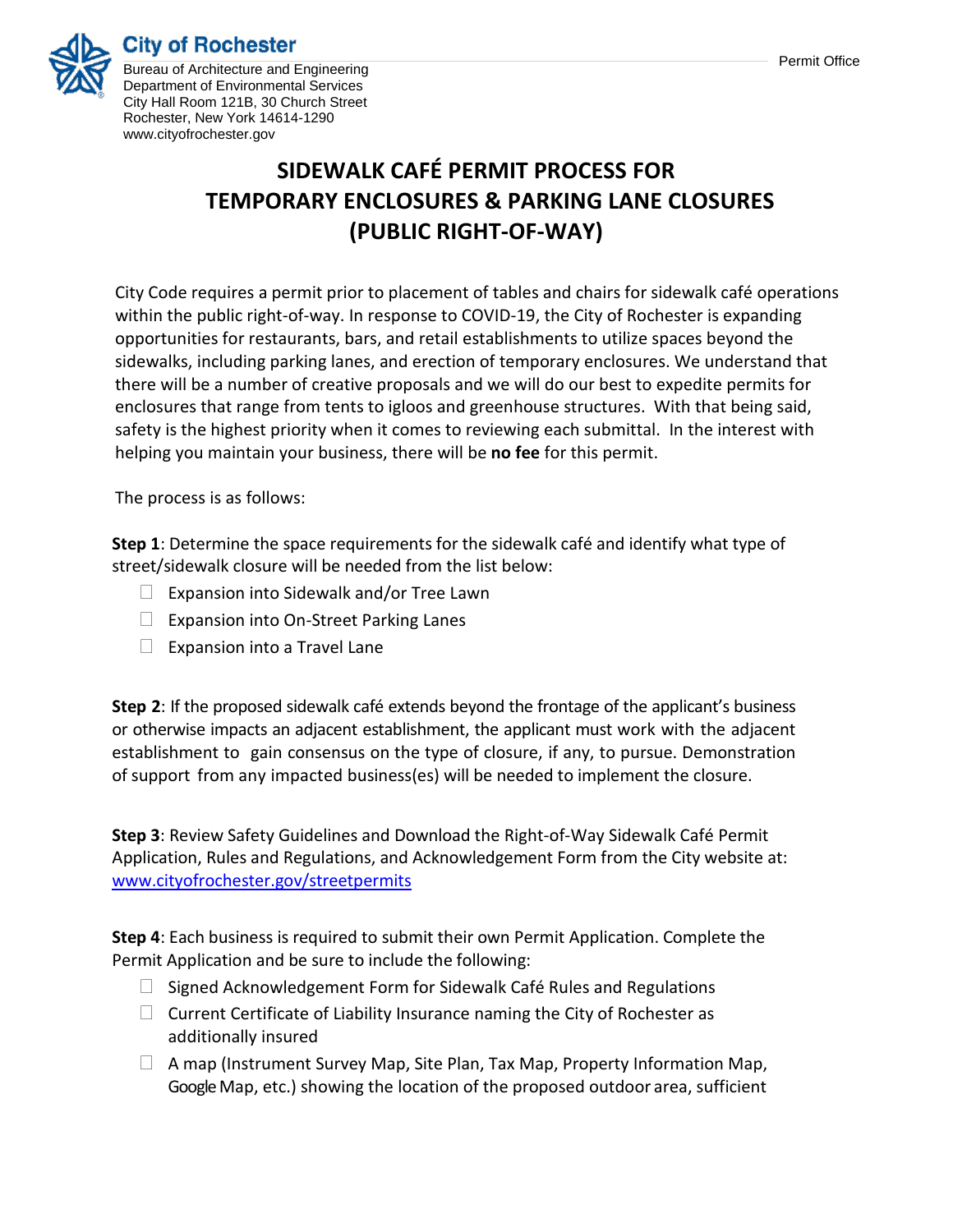to showcase the proposed closure type and the proposed layout of tables and chairs with all related dimensions for your business. Dimensions are required to assure conformance with phasing requirements outlined in the NY Forward plan and current NYS Executive Orders regarding social distancing.

- $\Box$  A brief description of what you are proposing
- $\Box$  Manufacturer's technical specifications and/or construction documents (wind & snow load and hold down info), certified by a professional engineer licensed in the State of New York.
- $\Box$  Emergency access, alternate pedestrian/vehicle routes, and any alternate parking must be show on the submitted map
- $\Box$  ADA access/egress must be noted on the submitted map
- $\Box$  An application signed by the business owner and property owner
- $\Box$  Tent and fabric enclosure are required to have a flame spread certificate submitted
- $\Box$  Details for heating equipment, including power or fuel source. Locations must be show on the submitted map
- $\Box$  Contractor/installer contact information and Workers Compensation Certificate Affidavit or the CE-200 form

**Step 5**: Submit Permit Application materials. There are three (3) options for submitting materials:

- Email to [DESPermitOffice@CityofRochester.gov](mailto:DESPermitOffice@CityofRochester.gov)
- Deliver directly to City Hall at drop box located at the Fitzhugh Street entrance
- Mail to: City Hall, 30 Church St., Room 225B, Rochester, NY 14614

Once received, the Permit Office will review the application and work with each applicant to determine if their site qualifiesfor a permit and/or requires modifications/revisions. The City will assist with coordination among multiple businesses where required. The applicant must demonstrate that their plan is in compliance with social distancing requirements and allows for the safe, accessible passage of pedestrians through the site.

For applicants that receive permit approval, a permit will be processed and issued to the applicant that will include all conditions required for implementation. The City will be responsible for installing and maintaining any barricades or signage required to implement the proposed closure(s). Businesses will be responsible for enclosures, tables, chairs, parklet structures, etc., required for business operation.

> Any questions? Please contact us! Write: [DESPermitOffice@CityofRochester.gov](mailto:DESPermitOffice@CityofRochester.gov) Call: (585) 428-6848 Visit: [www.cityofrochester.gov/streetpermits](http://www.cityofrochester.gov/streetpermits)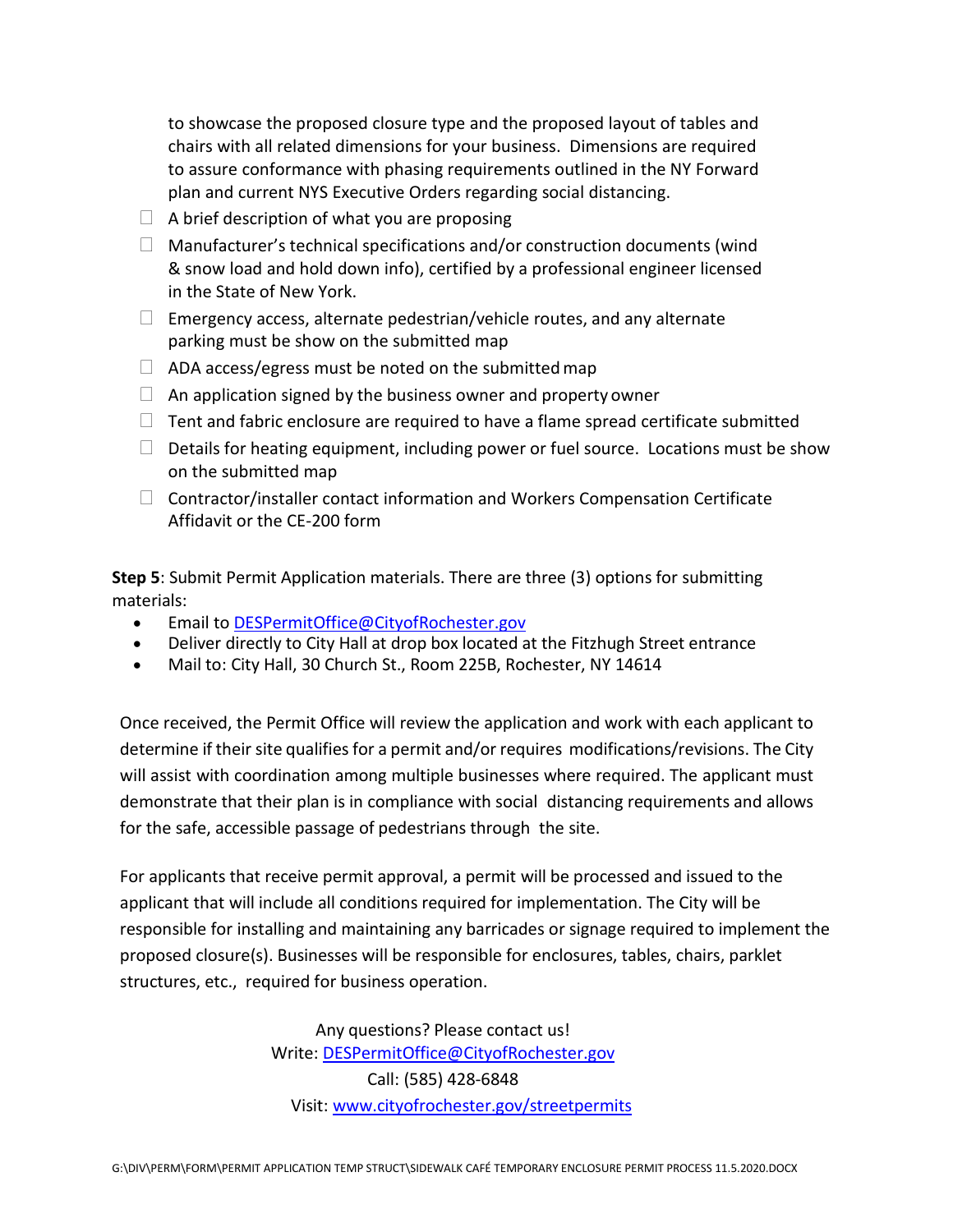

Bureau of Architecture and Engineering Department of Environmental Services City Hall Room 225B, 30 Church Street Rochester, New York 14614-1290 www.cityofrochester.gov

#### **PUBLIC RIGHT-OF-WAY SIDEWALK CAFÉ PERMIT APPLICATION FOR TEMPORARY ENCLOSURES & PARKING LANE CLOSURES**

(Temporary per Mayor's Emergency Order Regarding COVID Response)

| Address:   | Address:   |  |
|------------|------------|--|
|            |            |  |
| Telephone: | Telephone: |  |
| Fax /Cell: | Fax /Cell: |  |
| Email:     | Email:     |  |

#### **Work Description:**

**Sidewalk Café Location Information**

\_\_\_\_\_\_\_\_\_\_\_\_\_\_\_\_\_\_\_\_\_\_\_\_\_\_\_\_\_\_\_\_\_\_\_\_\_\_\_\_\_\_\_\_\_\_\_\_\_\_\_\_\_\_\_\_\_\_\_\_\_\_\_\_\_\_\_\_\_\_\_\_\_\_\_\_\_\_\_\_\_\_ \_\_\_\_\_\_\_\_\_\_\_\_\_\_\_\_\_\_\_\_\_\_\_\_\_\_\_\_\_\_\_\_\_\_\_\_\_\_\_\_\_\_\_\_\_\_\_\_\_\_\_\_\_\_\_\_\_\_\_\_\_\_\_\_\_\_\_\_\_\_\_\_\_\_\_\_\_\_\_\_\_\_ \_\_\_\_\_\_\_\_\_\_\_\_\_\_\_\_\_\_\_\_\_\_\_\_\_\_\_\_\_\_\_\_\_\_\_\_\_\_\_\_\_\_\_\_\_\_\_\_\_\_\_\_\_\_\_\_\_\_\_\_\_\_\_\_\_\_\_\_\_\_\_\_\_\_\_\_\_\_\_\_\_\_ \_\_\_\_\_\_\_\_\_\_\_\_\_\_\_\_\_\_\_\_\_\_\_\_\_\_\_\_\_\_\_\_\_\_\_\_\_\_\_\_\_\_\_\_\_\_\_\_\_\_\_\_\_\_\_\_\_\_\_\_\_\_\_\_\_\_\_\_\_\_\_\_\_\_\_\_\_\_\_\_\_\_ **\_\_\_\_\_\_\_\_\_\_\_\_\_\_\_\_\_\_\_\_\_\_\_\_\_\_\_\_\_\_\_\_\_\_\_\_\_\_\_\_\_\_\_\_\_\_\_\_\_\_\_\_\_\_\_\_\_\_\_\_\_\_\_\_\_\_\_\_\_\_\_\_\_\_\_\_\_\_\_\_\_\_\_\_\_\_\_\_\_\_\_\_\_\_\_\_\_\_\_\_**

|                                      |                   | Impact Area (check all that apply) |  |                             |          |
|--------------------------------------|-------------------|------------------------------------|--|-----------------------------|----------|
| Address (Number & Street)            | Size of Enclosure |                                    |  | Sidewalk Pavement Tree-lawn | Driveway |
|                                      |                   |                                    |  |                             |          |
|                                      |                   |                                    |  |                             |          |
|                                      |                   |                                    |  |                             |          |
|                                      |                   |                                    |  | - No                        |          |
| Dates of Proposed Installation: From |                   | To:                                |  |                             |          |

If granted a permit for the proposed work, I agree to perform all work according to the City of Rochester's Standards for Work in the Right-of-Way and any additional restrictions imposed by the City as a condition of the permit.

\_\_\_\_\_\_\_\_\_\_\_\_\_\_\_\_\_\_\_\_\_\_\_\_\_\_\_\_\_\_\_\_\_\_\_\_\_\_\_\_\_\_\_ \_\_\_\_\_\_\_\_\_\_\_\_\_\_\_\_\_\_\_\_\_\_\_\_

**Signature of Applicant Date**